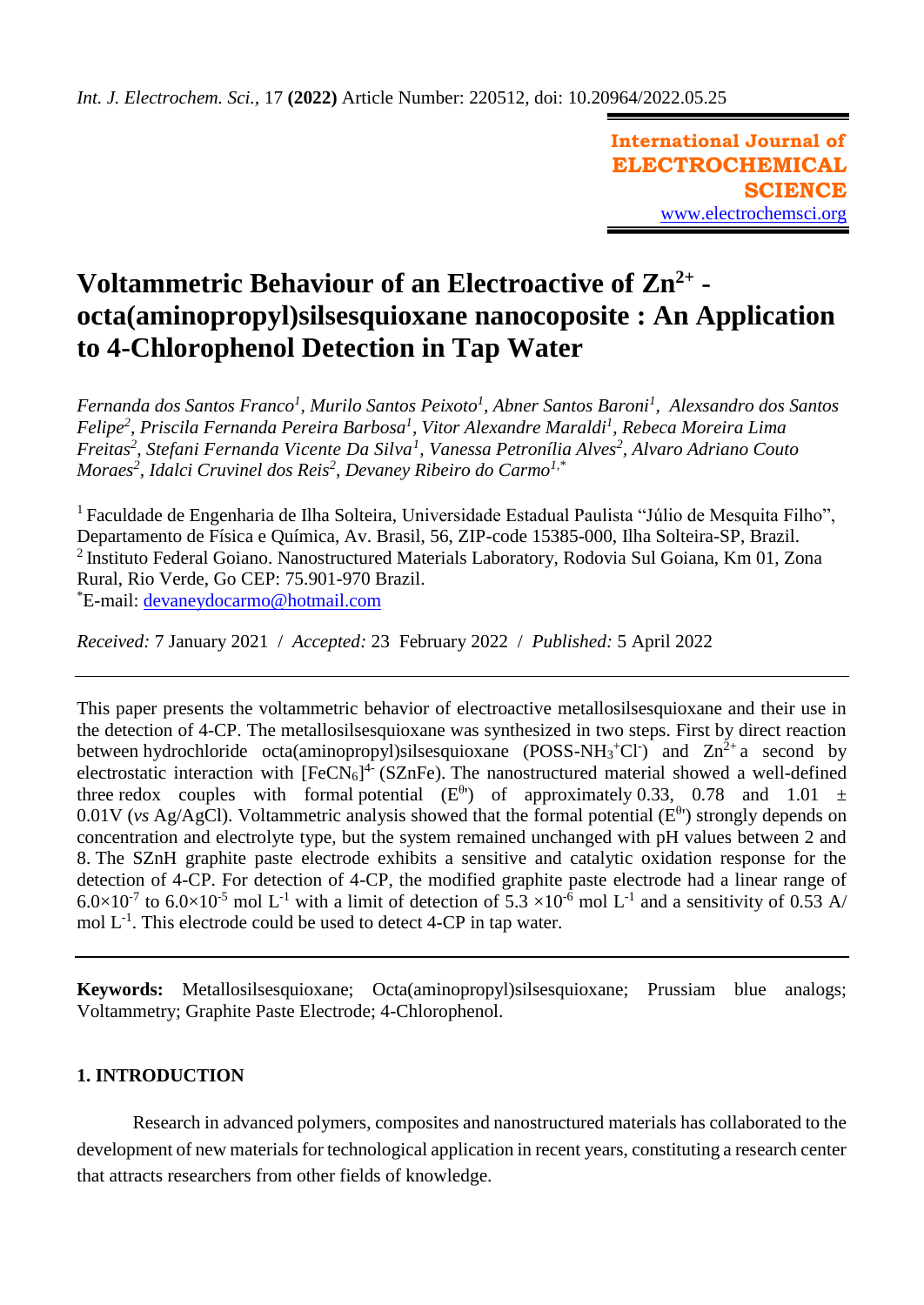Silsesquioxanes are nanostructured materials characterized by O-Si-O bonds and a general formula ( $RSiO<sub>1.5</sub>$ ) n, where R represents a hydrogen atom or an organic group [1,2]. These organic groups generally are used in grafting reactions or in polymerization and which can be easily functionalized using a large range of organic. Polyhedral oligomeric silsesquioxanes (POSS) have high thermal and oxidative stability, relative hardness and allow for a great variety of structures and pendant groups. Due to these properties these materials have attracted much attention in recent years, as models for efficient catalytic surfaces [3,4] and also to generate new catalysts and act as new encapsulants [5] POSS, also known as cubic silsesquioxanes that can be used as blocks of construction for nanocomposite materials [6-10]. A special interest of ours is highly symmetric cubic silsesquioxanes, which are unique spherical organic/inorganic molecules consisting of rigid silica cores with eight vertices (vertex body diagonal = 0.53 nm) and each including an organic portion [ 11] that is susceptible to diverse chemical reactions. They are 1-2 nm in diameter with volumes  $\langle 2 \text{ nm}^3 \space$  [11]. The general interest of researchers in organic- inorganic hybrid materials has led to the development of many routes for the preparation of materials based on organic polymers, incorporating inorganic building blocks at the nanoscale.

In the area of polyhedral silsesquioxane chemistry, there has been a noticeable increase in activity due to the growth in interest in coordination polymers. Most syntheses of metallic cubic silsesquioxanes are carried out starting from open chain precursors, using corner capping reactions, eg trisilanol POSS with titanium alkoxide [12,13]. The possibility of producing metallic cubic silsesquioxanes directly and with good yields opens up excellent prospects for their use as catalysts and electrocatalysts.

In this context, the present work, hydrochloride octa (aminopropyl) silsesquioxane was prepared and chemically modified with electroactive mixed valence complexes from the direct chemical reaction of a POSS salt  $(Si_8O_{12}[(CH_2)_3NH_3+C1]_8$  with  $Zn^{2+}$  and sub-sequent reac- tion of  $[Fe(CN)_6]^{4-}$  ions. Some Zn-POSS structures have already been reported by Hanssen [44], in this case he used corner capping reactions [14].

Direct reaction of  $[SiO1.5 (CH<sub>2</sub>)<sub>3</sub>NH<sub>3</sub>)|<sub>8</sub>Cl<sub>8</sub>$  with Co(II), Cu(II) and Cd(II) chlorides in methanol gave the compounds  $[SiO1.5(CH_2)_{3}NH_3]_{8}^{8+}$ .  $4[MCl_4]^{2}$   $[Si_8O_{12}((CH_2)_{3}NH_3)_{8}][MCl_4]_{4}$  (M = Co, Cu, Cd) have been reported, by Goodgame [15] . Although these materials have been perfectly characterized, no practical application has been proposed by Gogname for these new metallic silsesquioxanes.

The  $\text{Zn}^{2+}$  was chosed because it is a lewis acid and its interactions are predomi- nantly ionic due and these properties should facilitate the interaction with basic sites of  $[Si_8O_{12}((CH_2)_3NH_3)_8]Cl_8$ and can suffer subsequently reaction with electroactive  $[Fe(CN)_6]^4$  anion to forme POSS-composite (SZnH).The electrochemical behavior of the SZnH formed was studied in presence of 4-CP. 4-CP is a pesticide and biocide precursor, and is also used in the most diverse industrial activities including: bleaching of cellulose pulp in the paper industry, drug preparation and is present in gas residues and industrial oils, it is also used mainly in the cultures of cereals, sorghum, rice and mainly sugar cane. Phenolic compounds with one or more aromatic rings, including 4-chloro-phenol (4-CP), are largely used for a wide variety of industrial applications (insecticides, herbicides, fungicides, dyes, and disinfectants). 4-CP is considered a highly toxic pollutant that has dangerous effects on the environment as well as on humans [16] The permissible limit in natural waters is 100  $\mu$ g L<sup>-1</sup>, according to the "US Environmental Protection Agency"4 (EPA) but according to the European Community (EC), the allowed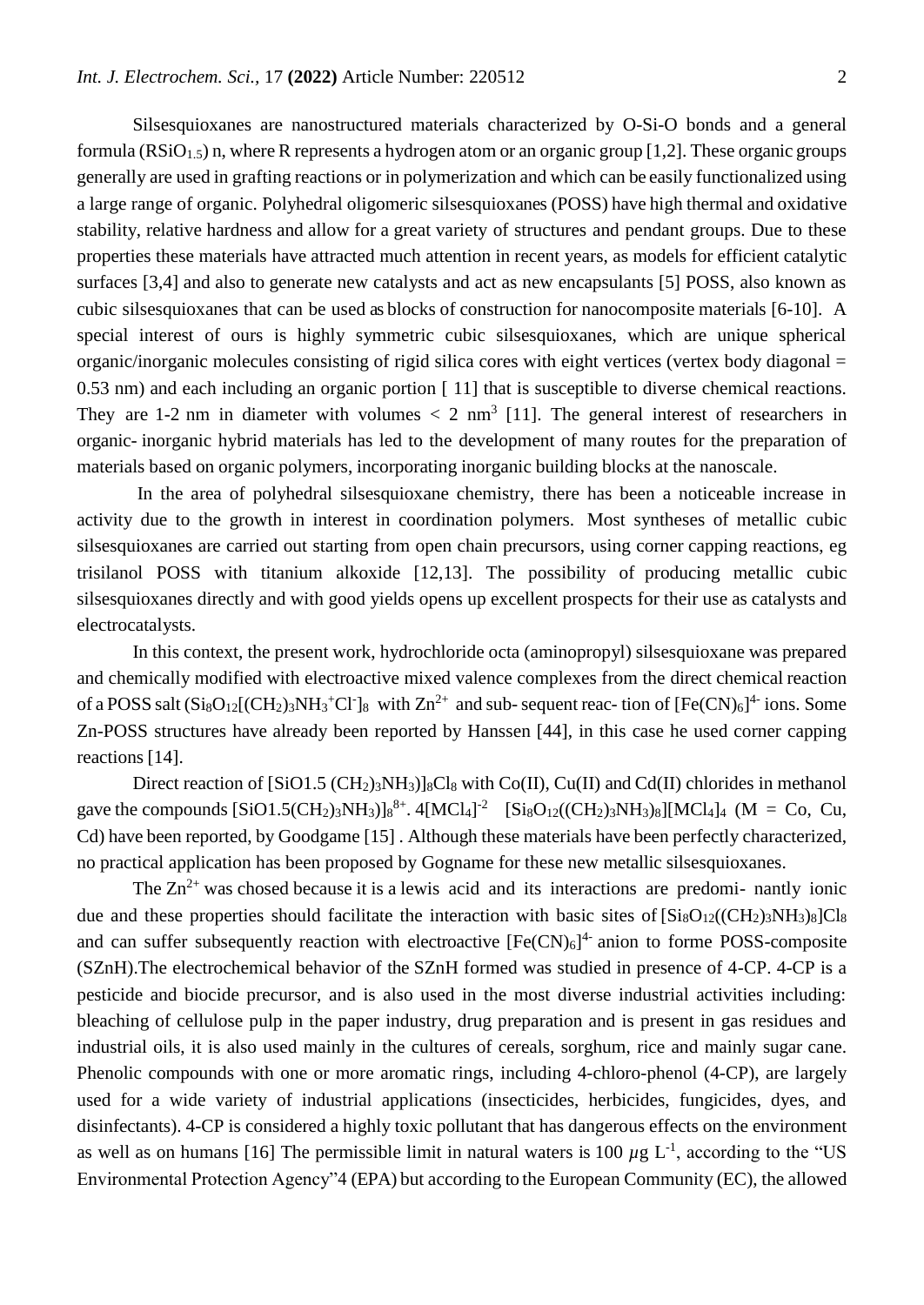level of phenols in wastewater is about 1ppm [17-20]. Several techniques have been used to determine 4-CP; among them, gas chromatography (GC) and high performance liquid chromatography (HPLC) are widely used methods, but they suffer from bulky instruments and cumbersome sample preparation [21,22].

As most electroanalytical studies for the determination of pesticides were carried out on the mercury electrode, which is an extremely toxic material, the awareness of its high danger leads to the search for new materials. Using electrochemical techniques, most sensors reported use polymers, expensive metal electrodes (Au, Pd etc.) or hybrid materials [23–31]. However, no report was found on the electroanalytical determination of 4-CP using the silsesquioxane proposed in this project.

#### **2. EXPERIMENTAL**

#### *2.1. Reagents and solutions*

3-Aminopropyltriethoxysilane (APTES), Zinc chloride, potassium hexacyanoferrate (II), 4- Chlorophenol (4-CP), and solvents were of analytical grade and purchased from (Sigma- Aldrich, Alpha Aesar or Merck) and were used as received. All analytical solutions and supporting electrolytes were prepared from deionized water using reverse osmosis system.

### *2.2. Techniques*

The previously prepared material (SZnH) was characterized by spectroscopic techniques, such infra-red (FTIR) and Scanning electron microscopy (SEM )coupled with Energy x-ray (EDX). The FTIR spectra were recorded on a Nicolet 5DXB FTIR spectrometer. About 150 mg of KBr were ground with a mortar and a sufficient amount of the solid sample was ground with the KBr to produce a 1 wt.% mixture resulting in pellets. Data collection comprised a minimum of 64 scans for each sample at a resolution of  $\pm$  4 cm<sup>-1</sup> in the range of 4000 to 400 cm<sup>-1</sup>. Scanning electron microscopy coupled with Energy-dispersive x-ray spectroscopy was obtained using a JEOL JSM T - 300 microscope. The samples were adhered over aluminum holders and covered with a thin layer of gold (20 - 30 nm) using a Tec SCD – 050 Sputter Coater Bal. Transmission electron microscopy analyses were performed using a Philips CM200 microscope equipped with a pole piece to obtain high-resolution images, operated at an accelerating voltage of 200 kV. The thermal analyses were carried out using an SDT Q600 thermal analyzer (TA Instruments). The sample analyses were performed ranging from room temperature up to 1000°C. Cyclic voltammograms were performed using a PGSTAT 128N Autolab potentiostat. The electrochemical measurements were performed using a computer controlled PalmSens3 potentiostat. A modified graphite paste electrode, a Pt wire and  $Ag/AgCl<sub>(sat)</sub>$ ) were used as working, counter electrode and reference electrode, respectively. The cyclic voltammetry was employed to study the detection of 4- CP (4-CP). In the voltammetric method, the analytical current was obtained by the difference between the current measured in the presence and absence of 4-CP.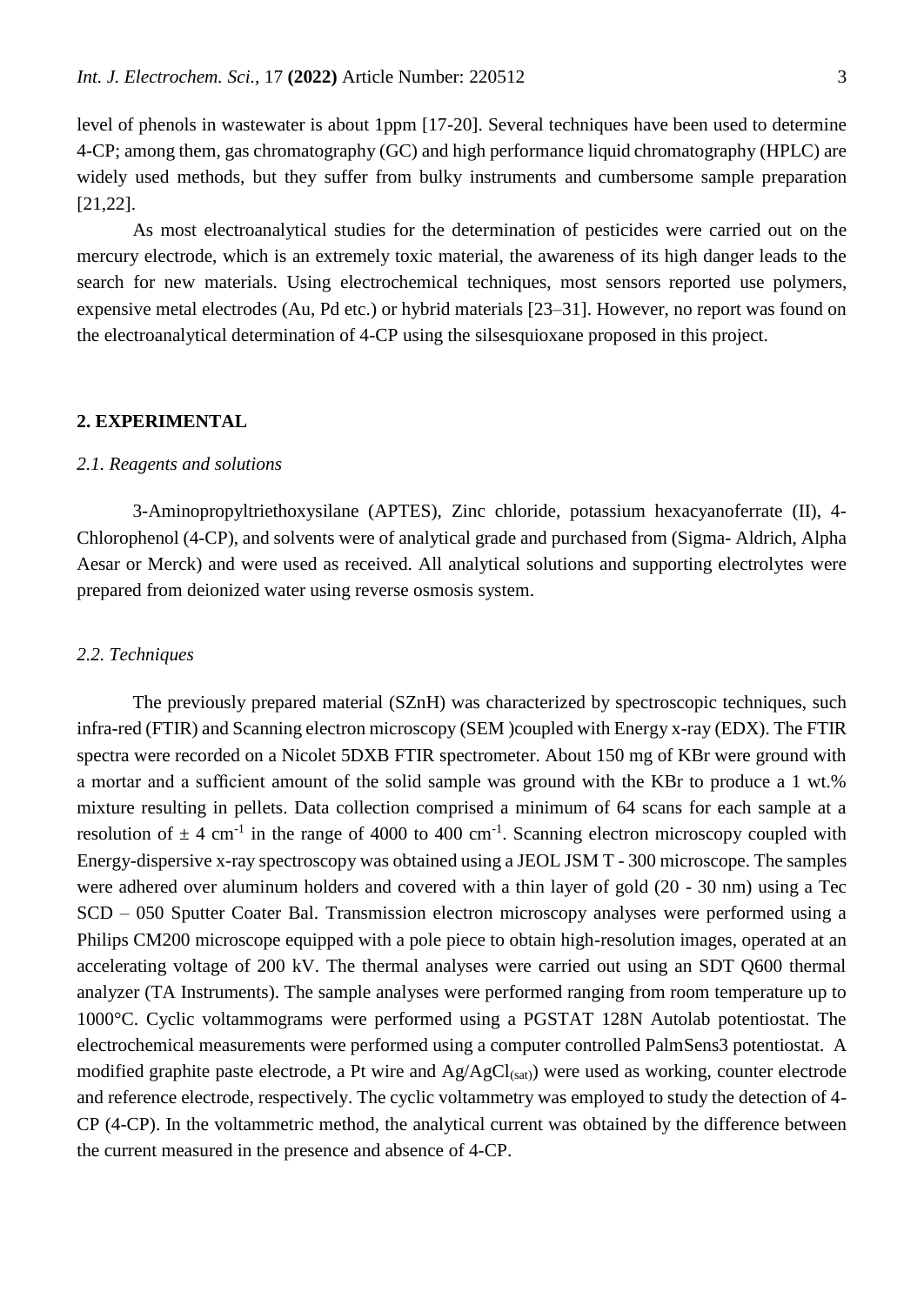#### *2.4. Confection of chemically modified graphite paste electrodes*

The SZnH-modified graphite paste electrode was developed in accordance with literature [13]. A study on the optimum composition of graphite and SZnH to be used for the detection of dopamine was carried out previously analyzing different compositions of paste (10, 20,30,40, 50% (w/w)), and 20% (w/w) was used for the preparation of the graphite paste electrode with SZnH.

#### *2.5. Hydrochloride octa(aminopropyl)silsesquioxane (S) synthesis*

The hydrochloride octa(aminopropyl)silsesquioxane (POSS-NH<sub>3</sub><sup>+</sup>Cl<sup>-</sup>) was developed according to a method reported in the literature [32] and scheme showed by Figure 1. Briefly, in a flat-bottomed 6000 mL flask equipped with a mechanical stirrer, containing 150 mL of 3-aminopropyltriethoxysilane  $(H_2NCH_2CH_2CH_2Si(Oet)_3)$  dissolved in 3.6 L of methanol, a concentrated HCl (200 mL) was slowly added. The homogeneous mixture was left for 6 weeks at room temperature. The hydrolysis and condensation step occurred for 6 weeks at room temperature and the crystalline precipitates were obtained as a result. The material was collected (3.7 g, 30% yield) after filtration, washed with methanol and dried in a vacum oven and for the sake of brevity, it was described as S.



Figure 1. POSS-NH<sub>3</sub><sup>+</sup>Cl<sup>-</sup> (S) preparation.

#### *2.6. Preparation of Zn/ Fe complex*

2.14 g of the S was dissolved in 60 mL of slightly heated methanol (40 $^{\circ}$ C), then 1.09 g of ZnCl<sub>2</sub> dissolved in a minimal amount of slightly heated methanol was added and this solution was kept under stirring for 6 hours at room temperature. After this period 2.80 of potassium hexacyanoferrate  $(K_4[Fe(CN)_6])$  was added to the previously prepared solution, this mixture was again stirred for 6 hours at room temperature. The precipitate obtained was carefully filtered, washed thoroughly with deionized water and dried at 80 °C. The new formed hybrid composite present green color and was described as SZnH.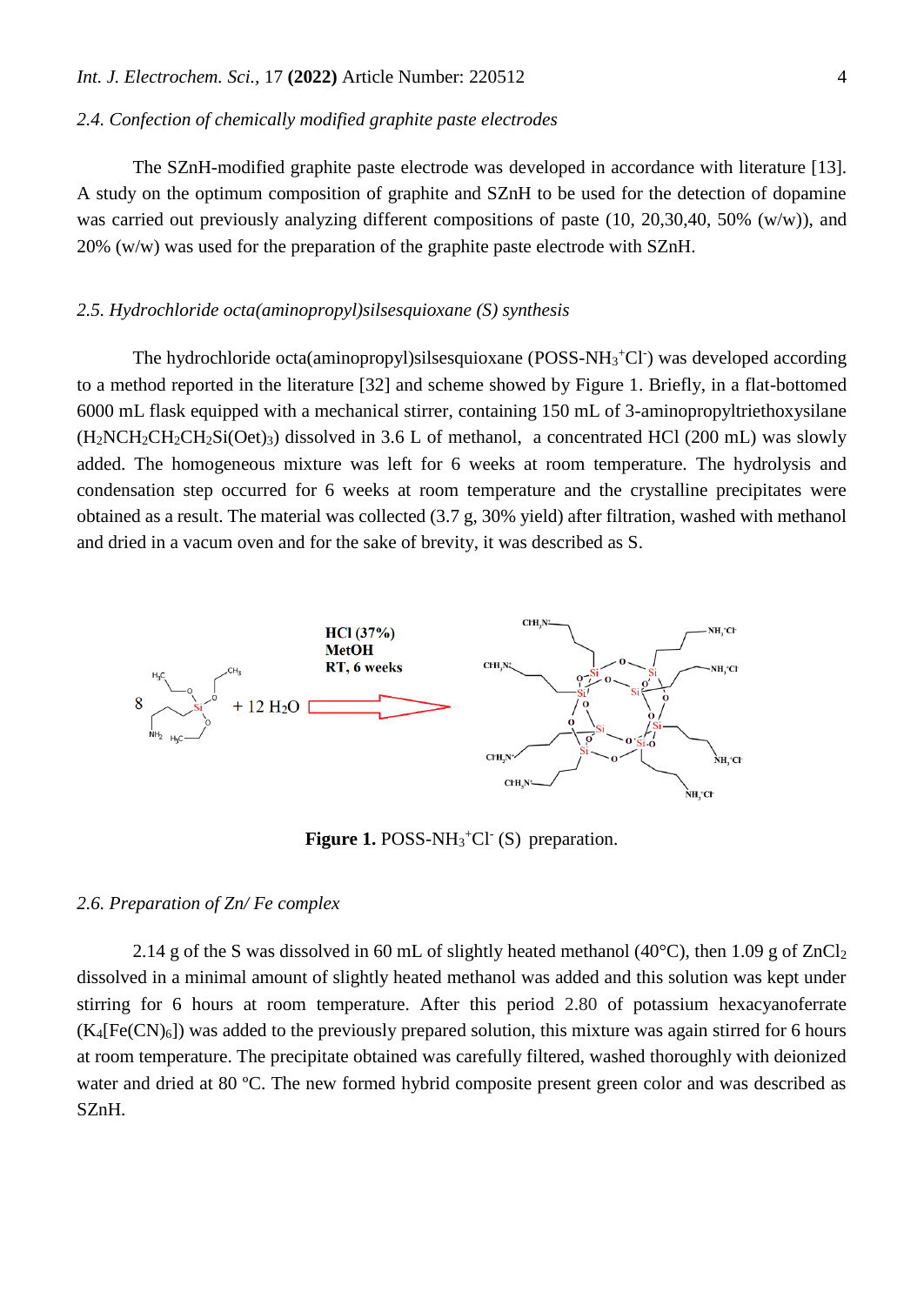## **3. RESULTS AND DISCUSSION**

The hydrochloride octa(aminopropyl)silsesquioxane (POSS-NH<sub>3</sub><sup>+</sup>Cl<sup>-</sup>) was synthesized via the  $\gamma$ aminopropyltrimethoxysilane hydrolytic condensation in methanol under the catalytic action of concentrated hydrochloric acid. The amine hydrochloride, was prepared in 33–38% yield according to the method reported by Feher and co-workers [32] and shown in Figure 1 The precursor structures were initially characterized using vibrational spectroscopy The FTIR of the POSS-NH $_3$ <sup>+</sup>Cl<sup>-</sup>, showed in Figure 2 (A), displayed the three absorption bands of primary amines: 3428 cm<sup>-1</sup>, 1583 and 1505 relative to N- $H_{(V_{N-H})}$  stretching, deformation (N-H $(\delta_{N-H})$ ) vibrations of NH<sub>3</sub><sup>+</sup> and NH<sub>2</sub> groups respectively; The other two bands at 2914 cm<sup>-1</sup> and 1109 cm<sup>-1</sup> were attributed to organic and CH<sub>2</sub> groups (C-H<sub>(VC-H)</sub>) and axial symmetric stretching  $((Si-O-Si)<sub>(VSi-O-Si)</sub>)$ , where these bands are characteristic of the POSS- $NH<sub>3</sub><sup>+</sup>Cl<sup>-</sup>$  structure, as described in the literature [33,34]. Other absorption bands from 1048 to 806 cm<sup>-1</sup> were assigned to special vibration feature of the silsesquioxane Si-O-Si cage structure. The absorption band at 1212 and 710 cm<sup>-1</sup> relative to Si-C<sub>(VSi-C)</sub> stretching was assigned to the Si-C bond in SiCH<sub>2</sub>. In addition, the stretching vibration of C-N is identified at 1242 cm<sup>-1</sup> and those at 560 and 475 cm<sup>-1</sup> are due to the deformation vibrations of POSS skeletal. Figure 2 (B) shows the spectrum in the infrared region for the SZnH, highlighting the most important vibrational modes The spectrum shows typical vibrations of its precursor S with lower intensities absorption, for example, at  $\sim$ 1110 cm<sup>-1</sup> for the asymmetric stretching Si-O-Si $_{(vSi-O-Si)}$  deformation and NH<sub>2</sub> at 1486 cm<sup>-1</sup> shifted 20 cm<sup>-1</sup> toward to lower frequency and some vibrations which corresponds to the cage shaped structure of silsesquioxane. The bands at  $3428 \text{ cm}^{-1}$  and another intense band at  $1610 \text{ cm}^{-1}$ , attributed to symmetric N-H stretching and the angular N-H deformation are characteristic of primary amines. The broad adsorptive band at 3418 cm<sup>-1</sup> corresponding to interstitial water or zeolitic water, which is result of water association due to the Hbonding. The presence of chloride ions in the composite was not clearly evidenced by XPS and EDX. By analogy, the composite could be represented for following expression.  $[SiO<sub>1.5</sub>(CH<sub>2</sub>)<sub>3</sub>NH<sub>3</sub>]<sub>8</sub><sup>8+</sup>$ .  $4$ [ZnCl<sub>4</sub>]<sup>-2</sup>.

After reaction of  $[Fe(CN)_6]^4$  some previous chloride ions present in the silsesquioxane structure have been exchanged for  $[Fe(CN)_6]^4$  ions, as showed by reaction above. When this occur a bimettalic complex is formed as suggested by equation (Eq. 1)

$$
[SiO_{1.5}(CH_2)_3NH_3)]_8^{8+}.\ 4[ZnCl_4]^{2}+4[K_4\ Fe(CN)_6]\ \longrightarrow\ [SiO1.5(CH_2)_3NH_3)]_8^{8+}.\ 4\{[Zn[Fe(CN)_6]\}\ ^2+16\ KCl\ (Eq.\ 1)_8^{8+}.\ 4\{[O(1)_4]^{8+}.\ 4\}^{8+}.\ 4\{[O(1)_4]^{8+}.\ 4\{[O(1)_4]^{8+}.\ 4\}^{8+}.\ 4\{[O(1)_4]^{8+}.\ 4\{[O(1)_4]^{8+}.\ 4\}^{8+}.\ 4\{[O(1)_4]^{8+}.\ 4\{[O(1)_4]^{8+}.\ 4\}^{8+}.\ 4\{[O(1)_4]^{8+}.\ 4\{[O(1)_4]^{8+}.\ 4\}^{8+}.\ 4\{[O(1)_4]^{8+}.\ 4\{[O(1)_4]^{8+}.\ 4\}^{8+}.\ 4\{[O(1)_4]^{8+}.\ 4\{[O(1)_4]^{8+}.\ 4\}^{8+}.\ 4\{[O(1)_4]^{8+}.\ 4\{[O(1)_4]^{8+}.\ 4\}^{8+}.\ 4\{[O(1)_4]^{8+}.\ 4\{[O(1)_4]^{8+}.\ 4\}^{8+}.\ 4\{[O(1)_4]^{8+}.\ 4\{[O(1)_4]^{8+}.\ 4\}^{8+}.\ 4\{[O(1)_4]^{8+}.\ 4\{[O(1)_4]^{8+}.\ 4\{[O(1)_4]^{8+}.\ 4\}^{8+}.\ 4\{[O(1)_4]^{8+}.\ 4\{[O(1)_4]^{8+}.\ 4\{[O(1)_4]^{8+}.\ 4\{[O(1)_4]^{8+}.\ 4\}^{8+}.\ 4\{[O(1)_4]^{8+}.\ 4\{[O(1)_4]^{8+}.\ 4\{[O(1)_4]^{8+}.\ 4\{[O(1)_4]^{8+}.\ 4\{[O(1)_4]^{8+}.\ 4\}^{8+}.\ 4\{[O(1)_4]^{8+}.\ 4\{[O(1)_4]^{8+}.\ 4\{[O
$$

The CN stretching vibration is sensitive to the coordination number for the zinc atom. The CN band frequency is a good sensor for the valance, electronic configuration and coordination number of the metals bonded at the C and N ends of the CN ligands. For C≡N vibration, the two bands at lower wavenumbers (2119 and 2161 cm<sup>-1</sup>) are characteristics of cyanide stretching in reduced octahedrally coordinated iron-cyanide (Fe<sup>2+</sup>−CN), while the single band at ca. 2191 cm<sup>-1</sup> is characteristics of cyanide stretching near oxidized irons ( $Fe^{3+}-CN$ ) [34,35].

The SZnH presents a strong peak around 2100 cm<sup>-1</sup> ascribed to CN group (stretching  $v_s$  (C≡N)) present in the moieties (Fe<sup>2+</sup> -CN-Zn<sup>2+</sup>). A shoulder absorption at 2162 cm<sup>-1</sup> ascribed to free CN group was observed too. The observed peak at  $491 \text{cm}^{-1}$  corresponding to Zn–N group [35,36]. In the high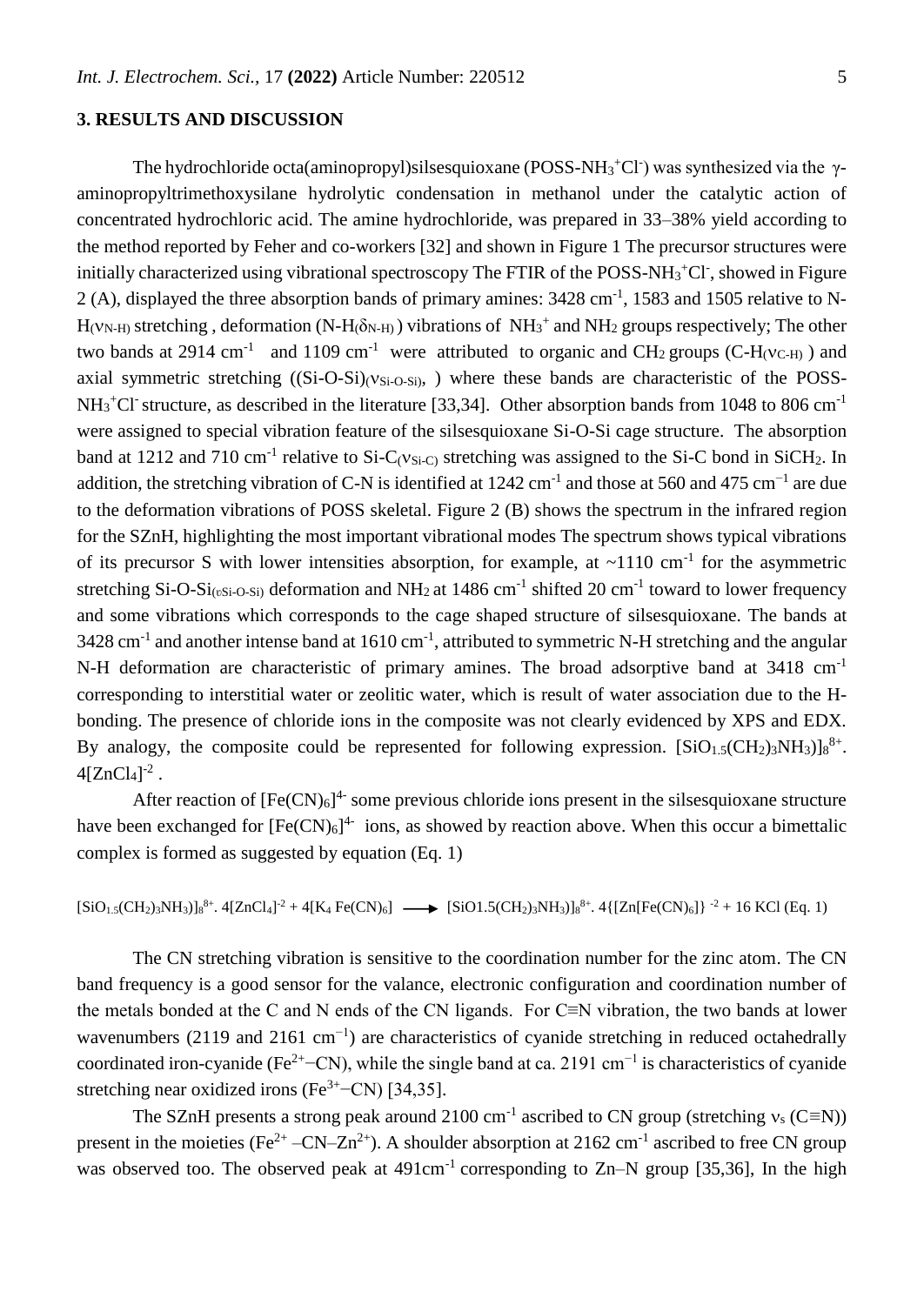frequency region, water molecules are associated with this complex, and a broad peak at  $3631 \text{ cm}^{-1}$  is associated to the presence of OH moiety from water molecules that were observed. Another peak at 1614 cm<sup>-1</sup> is related to HOH bending. Lastly, peak at 602 cm<sup>-1</sup>corresponds to Fe–C stretching [35]. These data confirmed the formation of a cyan-bridged network as demonstrated by the stretching displacement  $v_s$ (C*≡*N) in relation to the potassium hexacyanoferrate (III) precursor (A).



**Figure 2.** Vibrational spectra in the infrared region for (A) S, (B) SZnH.

In order to evaluate the catalytic properties of graphite paste electrode with SZnH (GPSZnH) to the detection of 4-CP, a preliminary voltammetric study was performed. Cyclic voltammetry is a powerful tool for investigating the properties of the modified interface and was the first technique applied herein. Figure 3 displays the voltammetric profile of graphite paste electrode with SZnH (GPZnH) previously manufactured. A Three process with formal potential  $(E^{\circ})$  of approximately 0.33, 0.78 and  $1.01 \pm 0.01$ V (*vs* Ag/AgCl) were observed, where  $E^{\circ} = (Ea_{p} + Ec_{p})/2$  and  $Ea_{p}$  and  $Ec_{p} =$  anodic and cathodic peak potential respectively.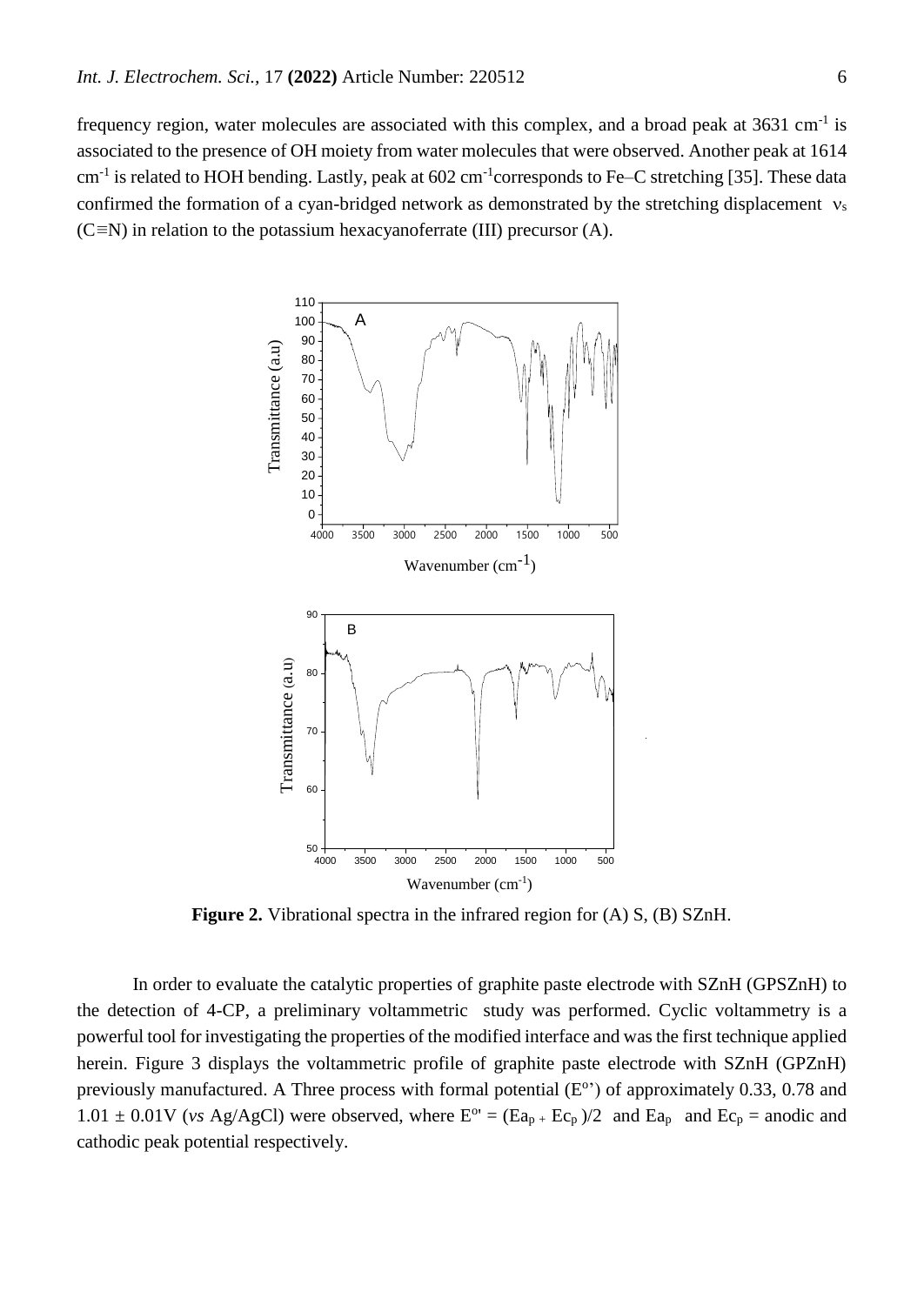The presence of a third peak is probably related to the oxidation of part of the oxidized ferrocyanide ion in the reaction medium during synthesis. The presence of  $Fe^{3+}$  is in agreement with the data revealed by the XPS data. According to the scan rate studies, the third process moves to cathodic regions and from the scan rate of  $200 \text{ mVs}^{-1}$ , this redox process III practically disappears, while the first process shifts more smoothly to the cathodic regions; Process II, on the other hand, moves to the anodic regions.

For analytical studies, the redox process II was chosen due to its excellent performance and electrochemical stability and ease of obtaining catalytic currents,

To estimate the effective surface area of the electrode containing S, using the Randles-Sevcik equation (Eq. 2), the electrode containing S was immersed in 10 mM potassium ferricyanide and 0.5 mol  $\mathrm{L}^{1}$  KCl [37]

$$
I_p = (2.69 \times 10^5) n^{2/3} A . D^{1/2} CV^{1/2}
$$
 (Eq. 2)

where,  $I_p$  is the peak current in A. C is the concentration of the electroactive species (mol cm<sup>-3</sup>), n is the number of electrons exchanged, D is the diffusion coefficient in cm<sup>2</sup> s<sup>-1</sup>, v is the scan rate (V s<sup>-1</sup>) and A is the electroactive surface area (cm<sup>2</sup>). The A was calculated to be 6.9 mm<sup>2</sup>

Additionally, the amount of electroactive complex incorporated on the surface of the graphite paste electrode with S was calculated by using equation 3 (Eq.3).

 $I_p = n^2 F^2 A \Gamma v / 4RT$  (Eq. 3)

where,  $\Gamma(M/cm^2)$  is the surface coverage concentration, Ip is the peak current, and A are the scan rate and area of the working electrode respectively, n is the number of electrons exchanged, and R, F and T are physical constants with their usual meanings [38]. The  $\Gamma$  was calculated to be 2.05×10<sup>-7</sup> M/cm<sup>2</sup>

To investigate the effect of cations and anions from the supporting electrolytes on the voltammetric behavior of SZnH, several salts have been tested: KCl, NaCl, NH4Cl, KNO3, NaNO<sup>3</sup> and NH<sub>4</sub>NO<sub>3</sub> (1.0 mol L<sup>-1</sup>;  $v = 20$  mVs <sup>-1</sup>), as illustrated in Figure 2 (A) and (B). The Table 1 below summarizes the principal parameters of these studies. The current intensities and the formal potentials (E<sup>o</sup>) were affected by the nature of the cations and anions, as shown in Figure 3 (A) and (B) Table 1. Furthermore, these studies indicated that the SZnH system formed a crystal lattice. SZnH has an analogous chemical structure to Prussian blue, exhibiting cavities that allow certain alkaline metal ions with smaller hydration radii to flow into and out of the crystal lattice.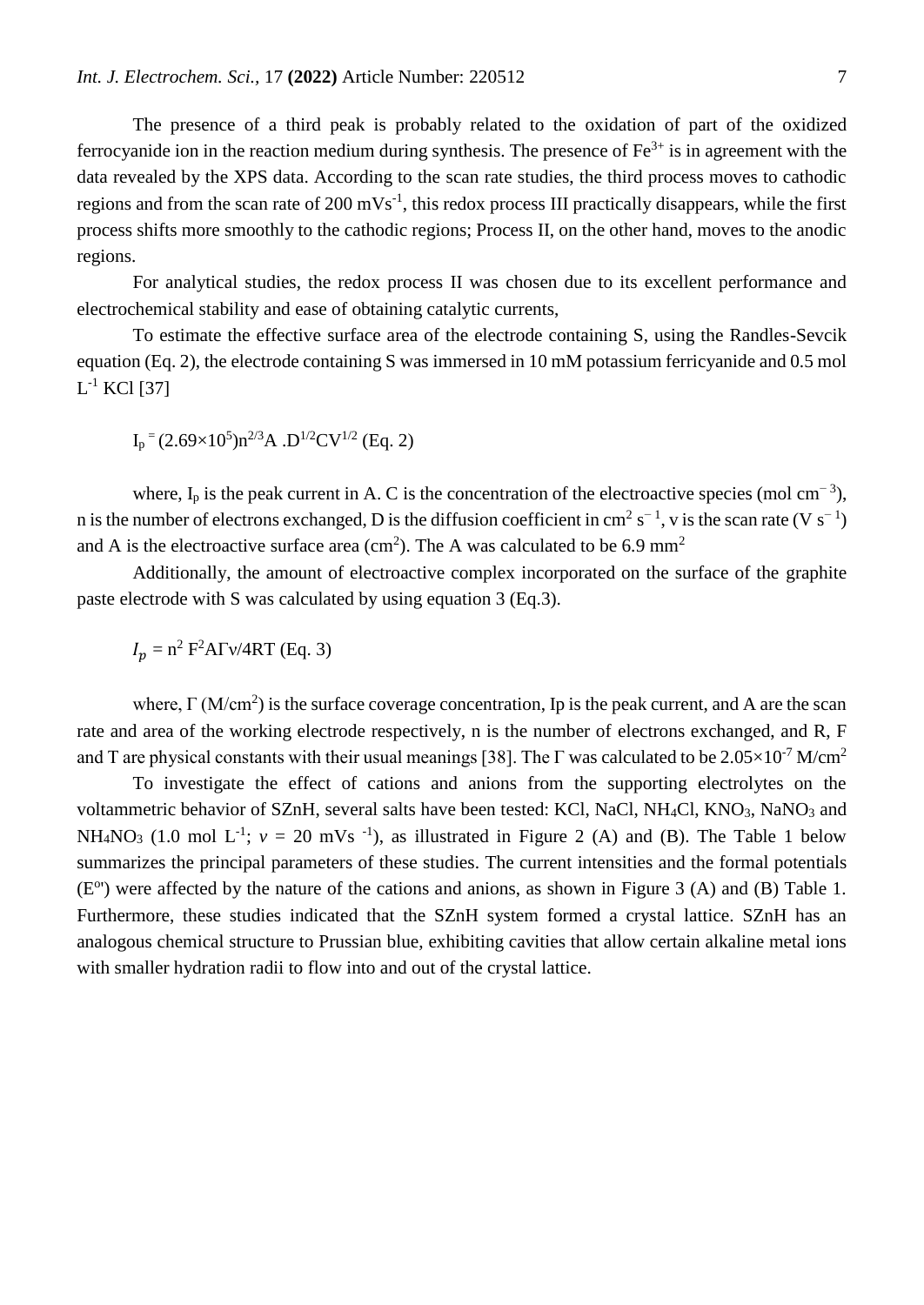

**Figure 3.** Cyclic voltammograms of the graphite paste electrode modified with SZnH and the presence of different electrolytes based on chlorides (A) and nitrates (B) (20% (m / m), 1.0 mol L-1 , *ν*= 20  $mV s^{-1}$ ).

**Table 1.** Electrochemical parameters of graphite paste electrode with SZnH in different supporting electrolites (20% (m / m), 1.0 mol L<sup>-1</sup>,  $v=20$  mV s<sup>-1</sup>).

| Electrolite                     | $\text{Iap}(\mu A)$ | $Icp(\mu A)$ | Iap/Ipc | Eap(V) | $Ecp$ (V | $\mathrm{E}^\mathrm{e}$ | $\Delta$ Ep (V) |
|---------------------------------|---------------------|--------------|---------|--------|----------|-------------------------|-----------------|
| KCl                             | 33.11               | $-21.70$     | 1.53    | 0.83   | 0.73     | 0.78                    | 0.10            |
| NaCl                            | 26.58               | $-17.82$     | 1.49    | 0.78   | 0.68     | 0.73                    | 0.10            |
| LiCl                            | 22.52               | $-10.63$     | 2.12    | 0.77   | 0.63     | 0.70                    | 0.14            |
| NH <sub>4</sub> Cl              | 35.60               | $-21.44$     | 1.66    | 0.84   | 0.75     | 0.80                    | 0.09            |
| KNO <sub>3</sub>                | 41.27               | $-36.99$     | 1.12    | 0.83   | 0.72     | 0.78                    | 0.11            |
| NaNO <sub>3</sub>               | 37.64               | $-18.21$     | 2.07    | 0.79   | 0.67     | 0.73                    | 0.12            |
| LiNO <sub>3</sub>               | 31.10               | $-16.77$     | 1.85    | 0.80   | 0.63     | 0.72                    | 0.17            |
| NH <sub>4</sub> NO <sub>3</sub> | 49.25               | $-44.00$     | 1.12    | 0.86   | 0.76     | 0.81                    | 0.10            |

Figure 4 illustrates the cyclic voltammograms of graphite paste modified with SZnH at different concentrations of KCl  $(1.0\times10^{-3}$  to 2.0 mol L<sup>-1</sup>). It was observed that the voltammetric performance starts being different, with a decrease in current intensity and a shift of the average potential  $(E^{\theta})$  to more cathodic regions as the concentration of the supporting electrolyte decreases, indicating the effective participation of the cation  $K^+$  in both redox processes.

Figure 4(B) illustrates the graph of the formal potential *vs* the log of the electrolyte concentration  $(K<sup>+</sup>)$ , for the second process, a linear relationship was observed, suggesting that the redox process II is highly dependent on the  $K^+$  concentration. The slope of the line was 41 mV per decade of  $K^+$  ion concentration, which is indicative of a *quasi*-Nernstian process [39], involving an electron.

To determine the slope of the above-mentioned straight line, only the voltammograms corresponding to concentrations from 0.01 to 2.0 mol  $L^{-1}$  were used, since below 0.01 mol  $L^{-1}$  the two redox processes are totally inhibited, as illustrated. the cyclic voltammogram for the electrode at a concentration of 0.001 mol  $L^{-1}$ . Table 2 lists the principal electrochemical parameters obtained from this study for the redox process II.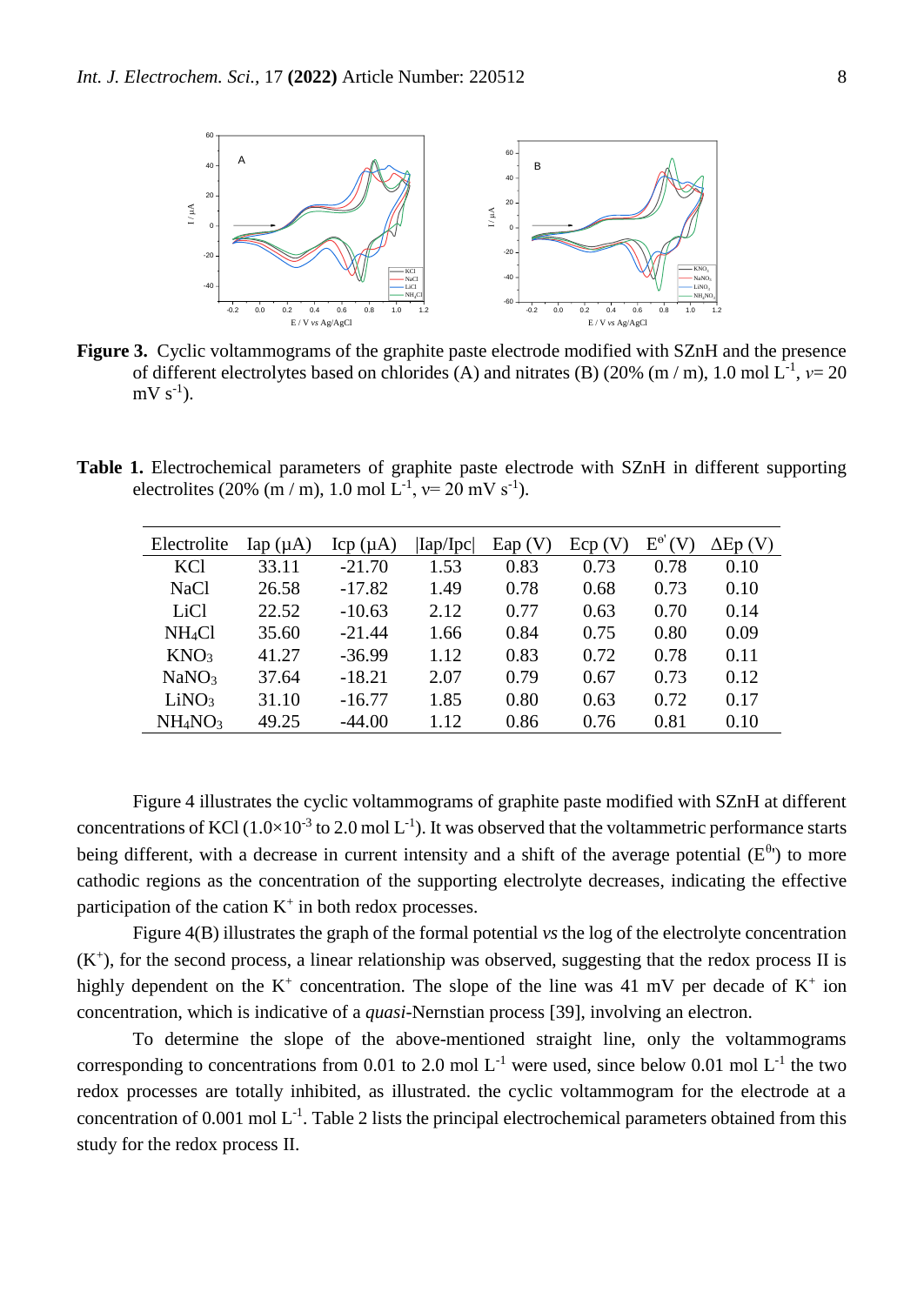

**Figure 4.** (A) Cyclic voltammogram of SZnH modified graphite paste at different concentrations of KCl. (B) The formal potential ( $E^{\theta'}$ ) of graphite paste modified with SZnH as a functional of log of KCl concentration. (20% w/w, 1.0 mol L<sup>-1</sup> KCl,  $v = 20$  mV s<sup>-1</sup>).

From the results obtained in this study, it is seen that the peak anodic (Iap) and cathodic (Icp) currents do not change too much when the concentration increases from 1.0 mol  $L^{-1}$  to 2.0 mol  $L^{-1}$  of the supporting electrolyte. Thus, the concentration of 1.0 mol  $L^{-1}$  of KCl was chosen.

Figure 5 shows the cyclic voltammograms obtained for SZnH at different hydrogenionic concentrations (pH 3.0 to 8.0). From these voltammograms, it can be observed that with increasing pH there is a slight increase in current intensity and a small shift from Eap and Ecp to more positive and more negative potentials, respectively. It was noted that the formal potential for the redox process II remained constant at 0.78 V. Since it is intended to study the electrocatalytic detection of drugs in biological mediums, the pH value chosen for subsequent testing was 7.0.



**Figure 5.** Cyclic voltammograms of the graphite paste electrode modified with SZnH at different pH (2- 8) (KCl 1.0 mol L<sup>-1</sup>,  $v = 20$  mV s<sup>-1</sup>).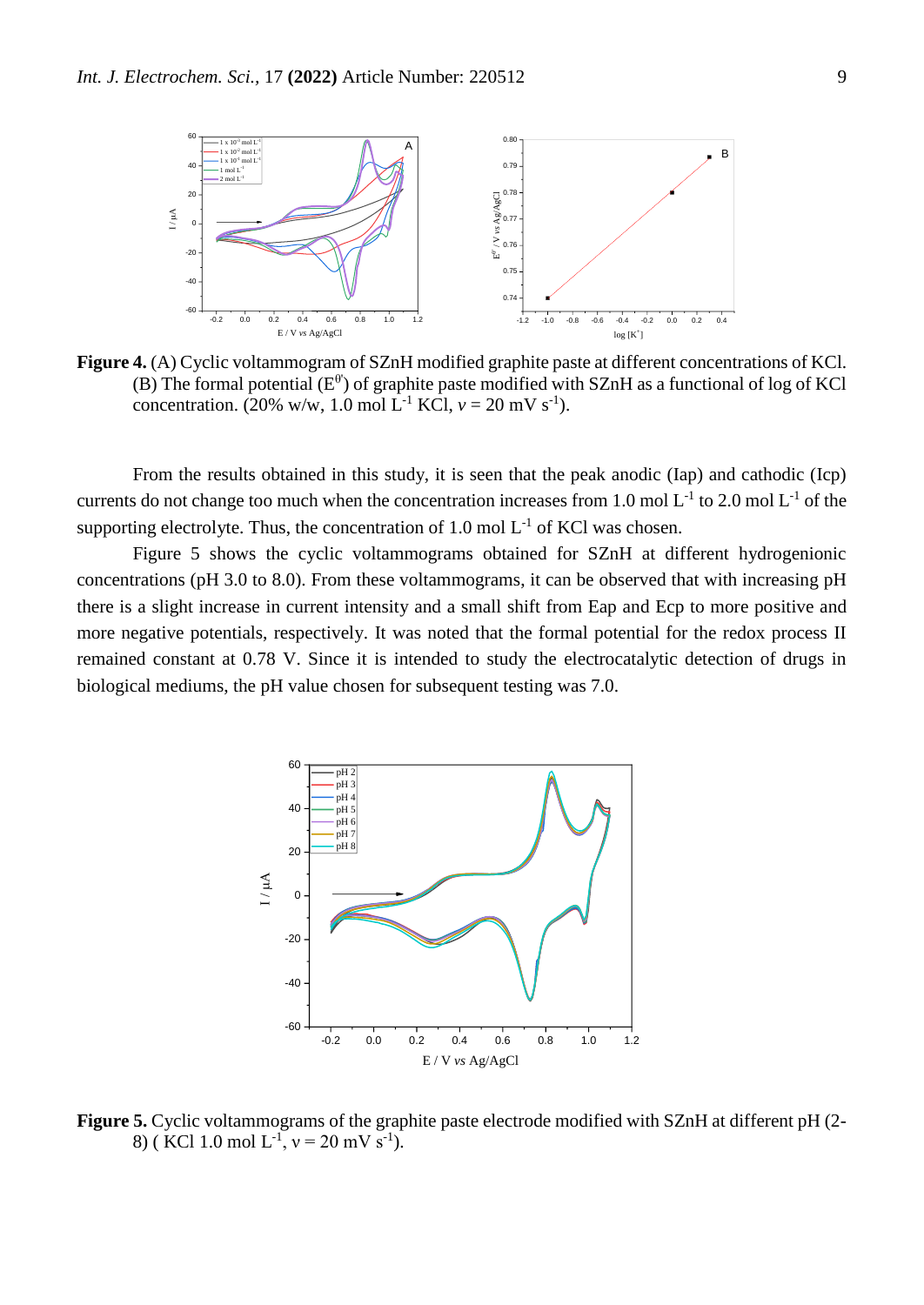Figure 6 (A) illustrates the voltammetric behavior of SZnH at different scan rates (10 to 450 mV s<sup>-1</sup>). It was observed for the redox process II that with the increase in scan rate there is an increase in the intensity of the anodic peak current (Ipa) and the  $E^{\theta'}$  remained around 0.50 V, as shown in Figure 16 (A). The linear dependence between the anode peak current intensity and the square root of scan rate (inset graph (Fig. 6 (B)), which characterizes an adsorptive process for a "*quasi*" reversible system [40].

Based on the equations derived from Laviron [40], it was possible to find the electron transfer coefficient ( $\alpha$ ) as well as the charge transfer constant (ks). According to the Laviron Equation (Eq 4), Ep-E θ'*vs* log *v* produces two straight lines with a gradient of *2.3RT/(1-α)nF* for anodic peak and *- 2.3RT/αnF* for cathodic peak [41-43].

$$
\log ks = \alpha \log(1-\alpha) + (1-\alpha) \log \alpha - \log RT \cdot (NFv)^{-1} - \alpha nF (1-\alpha) \Delta Ep (2.3RT)^{-1}
$$
 (Eq. 4)

In Figure 6 (C), plots of  $E-E^{\theta'}$  *vs* log *v* are plotted, it is observed that starting from 10 mV s<sup>-1</sup> there is a linear region (D) between E-E θ' *vs* log *v* where the *2.3RT/(1-α)nF* for the anodic peak is *2.3RT/αnF* gives us the transfer coefficient ( $\alpha$ ) and using the Laviron equation (Eq. 4) it is possible to estimate the electron transfer rate (ks).



**Figure 6.** (A) Cyclic voltammograms of SZnH modified graphite paste at different scan rates 10 to 450 mV s<sup>-1</sup> (20% w/w, KCl 1.0 mol L<sup>-1</sup>). (B) Dependence of the current intensity of the anode and cathode peak (II) as a function of the scan rate. (C) Graph of Laviron, Epa and Epc *vs* log *v*. (D) Laviron Graph Line Equation, Epa and Epc *vs* log *v*.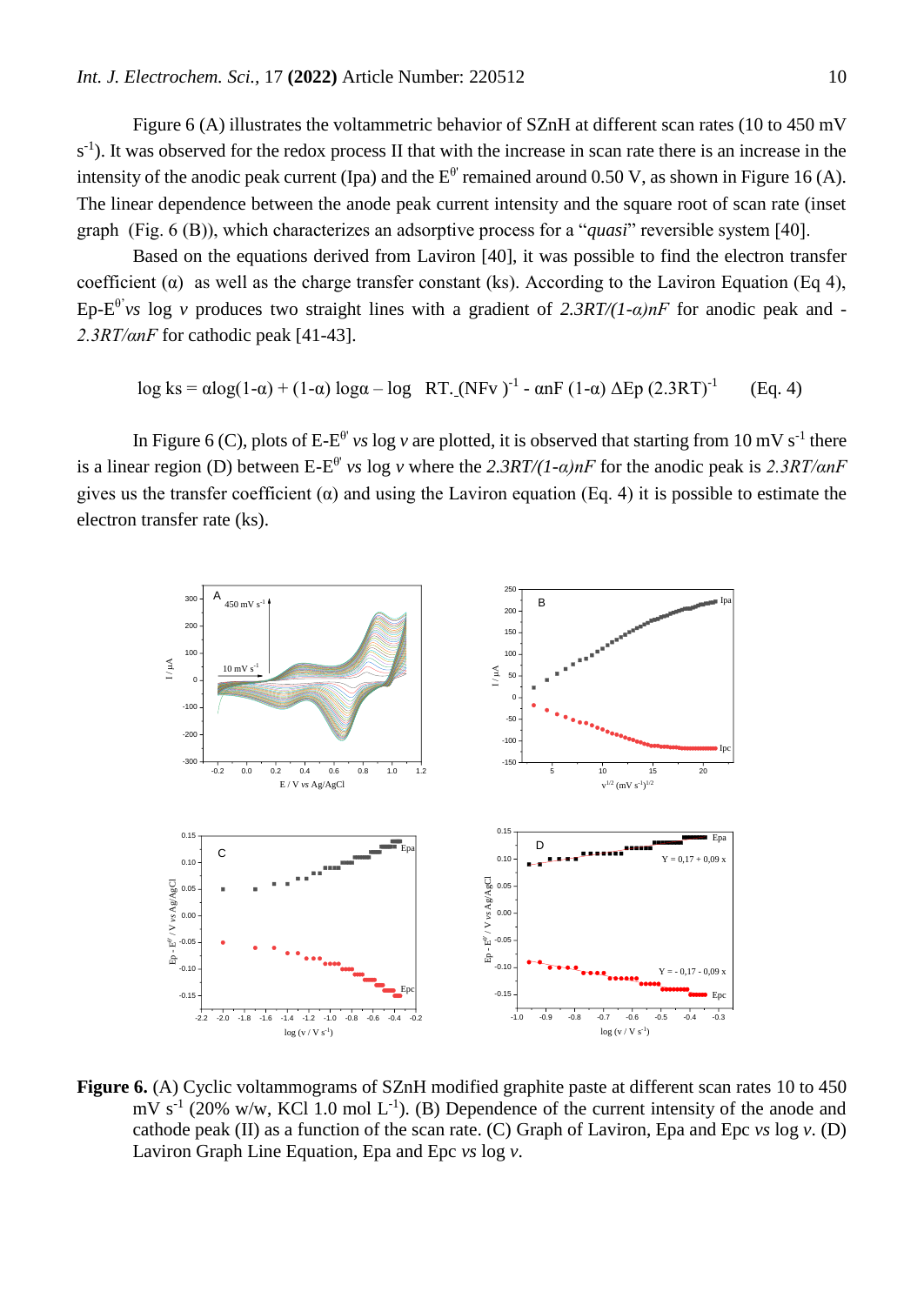Assuming that there is one electron involved in the redox process ( $Fe^{II}/Fe^{III}$ ) and using the afore mentioned equations,  $\alpha$  and *ks* can be determined to be equal to 0.69 for the anodic peak and 0.53 s<sup>-1</sup>, respectively. Using the previously optimized electrochemical system, the catalytic properties of the graphite paste electrode with SZnH (GPSZnH) are evaluated by detecting 4-Chlorophenol (4-CP). The catalytic electro-oxidation of 4-CP on the SZnH-modified graphite paste electrode was studied using cyclic voltammetry, as shown in Figure 6. The graphite paste electrode did not present any redox pair on the scale of potential employed (-0.2 and 1.0 V) both in the absence (A) and in the presence of  $7.0\times10^{-1}$  $<sup>5</sup>$  mol L<sup>-1</sup> of 4-CP (B), according to the results.</sup>

The electro-oxidation of 4-CP employing GPSZnH is showed in Figure 7, where the unmodified graphite paste electrode (GP) in the absence of 4-CP (A) didn't show any electrochemical signal in the potential range between -0.2 and 1.1 V, but, in the presence of 4-CP (b), an anodic peak at 0.89V corresponding to oxidation process 4-CP was observed. The GPSZn the absence of 4-CP (C) exhibited an anodic peak at 0.83 V, but, in the presence of 4-CP (D), an increase in current intensity of  $\text{Ea}_{\text{p}}$  (anodic peak potential) was observed. In general, the oxidation of 4-CP on the SZnH-modified paste electrode surface decreases the oxidation potential of 4-CP by approximately 60 mV, which is one characteristic of a catalytic electro-oxidation.



Figure 7. Cyclic voltammograms of: (A) only graphite paste electrode, (B) graphite paste electrode in the presence of  $6.0\times10^{-5}$  mol L<sup>-1</sup> of 4-CP, (C) SZnH graphite paste electrode in the absence of 4-CP and (D) SZnH-modified graphite paste electrode in the presence of  $6.0 \times 10^{-5}$  mol L<sup>-1</sup> of 4-CP  $(20\% \text{ w/w}; 1.0 \text{ mol L}^{-1} \text{ KCl}; \text{pH } 7.0; v = 20 \text{mV s}^{-1}).$ 

Figure 8 (A) shows the voltammetric behavior of the SZnH system after additions of different aliquots of 4-CP. The analytic curve, showing the anodic current as a function of 4-CP concentration for SZnH is illustrated in Figure 8 (B). The modified graphite paste electrode showed a linear response in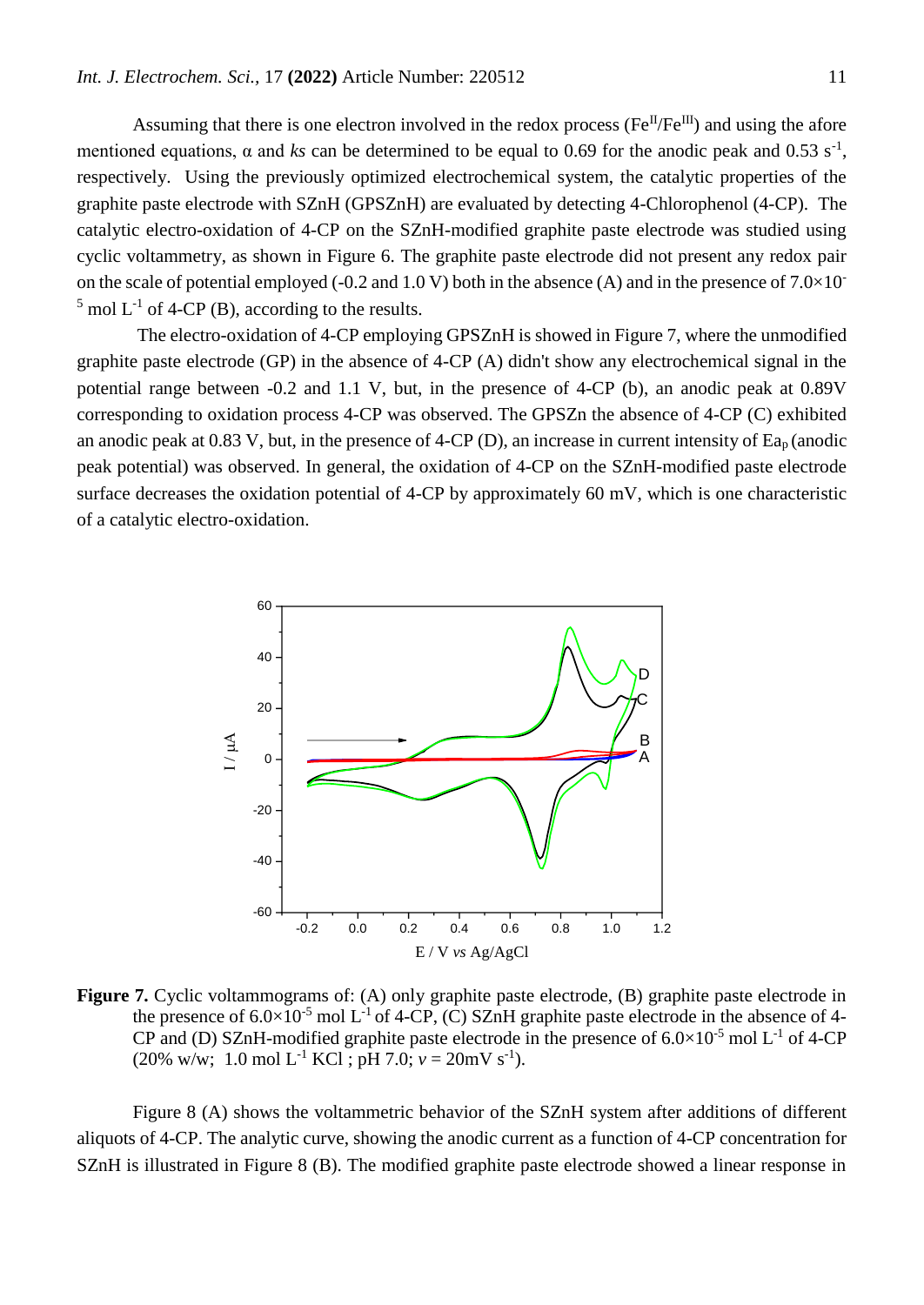the concentration range of  $6.0 \times 10^{-7}$  to  $6.0 \times 10^{-5}$  mol L<sup>-1</sup>, presented a corresponding equation Y ( $\mu$ A) =  $40.10 + 5.3 \times 10^5$  [4-CP] Y and a correlation coefficient r = 0.997. The detection limit obtained for this system was of 5.3  $\times$ 10<sup>-6</sup> with a relative standard deviation of  $\pm$  1.7% (n = 3) and an amperometric sensitivity of 0.53 A/mol  $L^{-1}$ . The Table 2, shows other additional electrochemical parameters of SZnH modified graphite paste electrode used for 4-CP electrooxidation.



**Figure 8.** Cyclic voltammograms for the SZnH-modified graphite paste: **(A)** at different 4-CP concentrations  $(6.0 \times 10^{-7}$  to  $6.0 \times 10^{-5}$  mol L<sup>-1</sup>); **(B)** analytical curve of the anodic peak for 4-CP determination (20% w/w; 1.0 mol L<sup>-1</sup> KNO<sub>3</sub>; pH 7.0;  $v = 20$ mV s<sup>-1</sup>).

**Table 2.** Main electrochemical parameters of SZnH modified graphite paste electrode used for 4-CP electrooxidation.

| <b>Electroanalytical Parameters</b>                           | <b>Numerical data</b>                                                                                               |
|---------------------------------------------------------------|---------------------------------------------------------------------------------------------------------------------|
| Concentration range (mol $L^{-1}$ )<br>Corresponding Equation | $6.0\times10^{-7}$ to $6.0\times10^{-5}$ mol L <sup>-1</sup><br>Y ( $\mu$ A) = 40.10 + 5.3 × 10 <sup>5</sup> [4-CP] |
| Correlation Coefficient (r)                                   | 0.997                                                                                                               |
| Limit of Detection (LOD) mol $L^{-1}$                         | $5.3 \times 10^{-6}$                                                                                                |
| Limit of Quantification (LOQ) (mol $L^{-1}$ )                 | $1.75\times10^{-5}$                                                                                                 |
| <b>Standard deviation</b>                                     | $\pm$ 1.7% (n = 3)                                                                                                  |
| Amperometric Sensitivity (A/mol $L^{-1}$ )                    | 0.53                                                                                                                |

The graphite paste electrode modified with ACZnN obtained satisfactory results, compared to others described in the literature [44-49], as shown in Table 3, where different electrochemical techniques are used in the determination of 4-CP.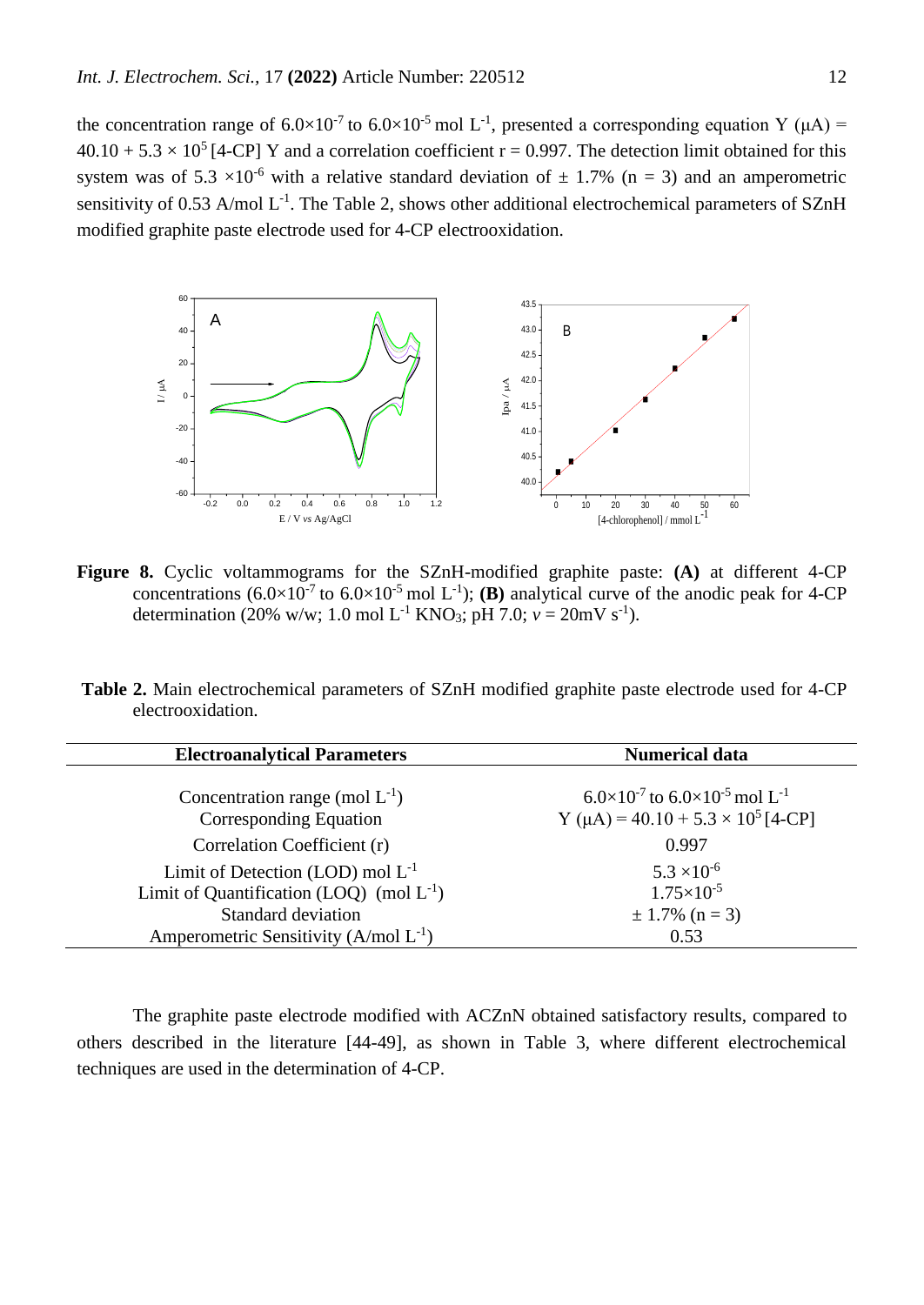| <b>Techniques</b> * | <b>Electrodes</b>                                             | <b>Concentration range</b><br>( $\mu$ mol $L^{-1}$ ) | Limit of<br>detection<br>(µmol $L^{-1}$ ) | <b>References</b> |
|---------------------|---------------------------------------------------------------|------------------------------------------------------|-------------------------------------------|-------------------|
| <b>CV</b>           | Nafion/CNT                                                    | $1-25$                                               | 12.09                                     | 44                |
| <b>MPA</b>          | graphite-epoxy<br>composite (EG-<br>Epoxy)                    | $100 - 500$                                          | 10.0                                      | 45                |
| <b>LSV</b>          | EG-Epoxy electrode                                            | 80-1000                                              | 20                                        | 46                |
| <b>DPV</b>          | <b>HRP/PCRG/GCE</b>                                           | $1 - 800$                                            | 15.2                                      | 47                |
| <b>CV</b>           | PVAc/F108d/AuNPs/<br>Lac GCE                                  | $1 - 25$                                             | 12                                        | 48                |
| <b>CV</b>           |                                                               | $10 - 300$                                           | 3.69                                      | 49                |
| <b>CV</b>           | CNT <sub>s</sub> -<br>OH/PtNPs/RhB/GCE<br>Graphite paste SZnH | $0.6 - 60$                                           | 5.3                                       | This paper        |

**Table 3.** Analytical parameters for the electrocatalytic detection of 4-CP using different modified electrodes and voltammetric techniques described in the literature.

The interference study was conducted considering the possible application of the sensor in analysis of tape water supply samples, where the main interfering agents are ionic species such as sodium, calcium, magnesium and ammonium salts and that are usually present in a mixture. Thus, the interfering study was carried out using a mixed solution. Table 4 shows the relative responses (%) obtained in the presence of a mixed solution containing the afore mentioned interfering species. According to the voltammograms presented, the interferents practically do not affect the SZnH current response in the presence of only 4-CP and with the addition of the interferents, the signals change only <2% (Fig. 9d). Thus, the good performance of the presented sensor and good selectivity suggest that the sensor may be viable for detecting 4-CP in supply water.

It is crucial to be able to quantify the concentration of 4-CP in solutions because it is very toxic and causes a variety of diseases. Because of that, it is important to develop a rapid, low cost and efficient sensor that can measure the concentration of 4-CP in solutions. Utilizing the CV technique, a SZnH graphite paste electrode was used to determine 4-CP in tap water samples by the standard addition method. The spike/recovery test for the tap water was done by adding appropriate aliquots of standard 4-CP solutions to real samples. The recovery values, in Table 5, are in satisfactory range (87 to 110 %), corroborating that the SZnH graphite paste electrode for determination of 4-CP in tap water is a good feasible method.

<sup>\*</sup>CV= Cyclic Voltammetry; *MPA=* multiple pulsed amperometry*;* LSV = Linear Scan Voltammetry. DPV= Differential Pulse Voltammetry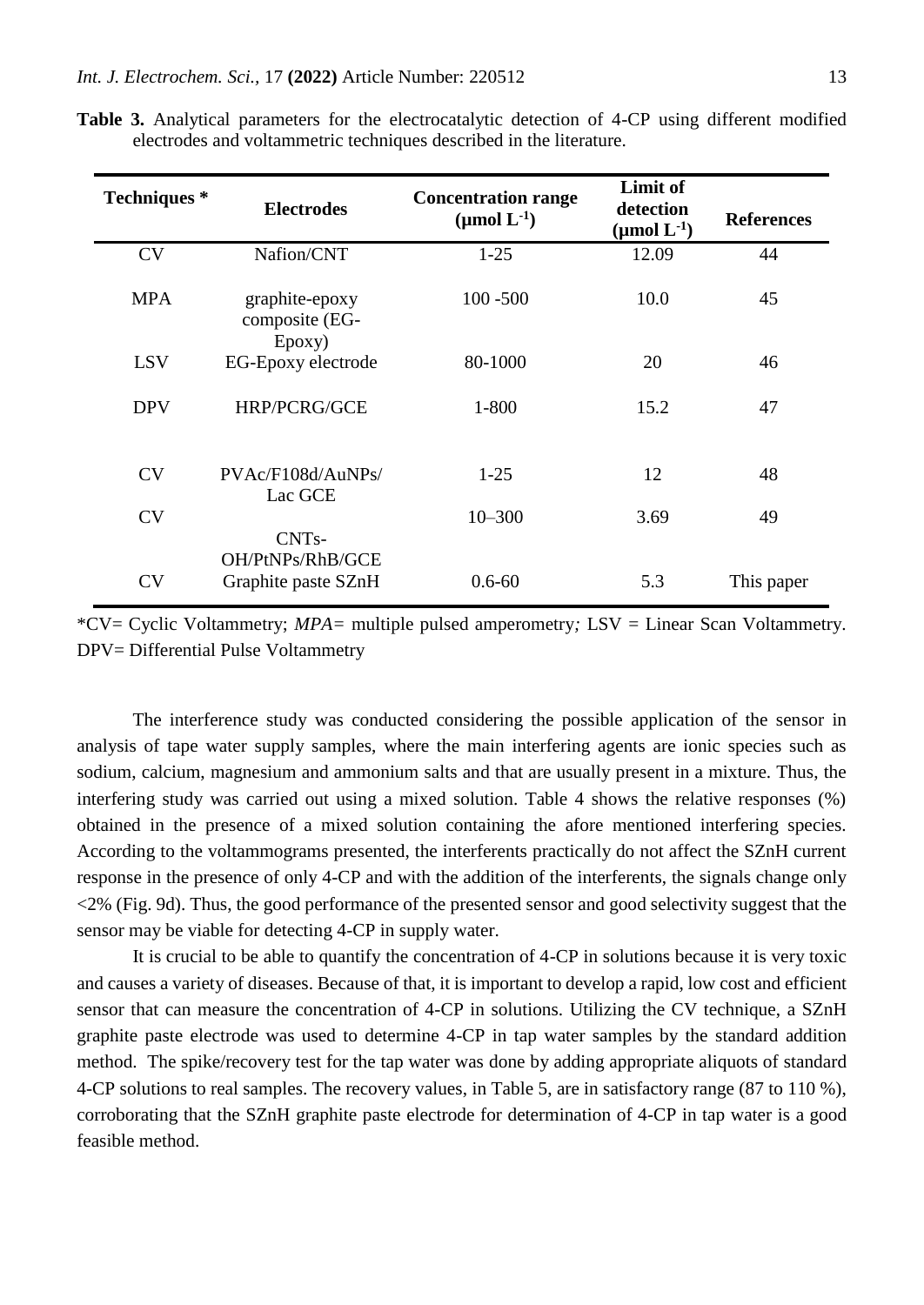

**Figure 9.** Cyclic voltammograms for the GPSZnH: in absence of 4-CP (a); in presence of 41 µmol L<sup>-1</sup> 4-CP (B); and after addition of 410 µmol  $L^{-1}$  of interferes mixture solution (C) (20 % w/w; KCl 2.0 mol L<sup>-1</sup>, pH 7.0,  $v = 20$  mVs<sup>-1</sup>).

Table 4. Interference effect of foreign ionic species in the voltammetric determination of 4- CP (41 µmol  $L^{-1}$ ).

| <b>Interferes</b> | Concentration<br>(µmol $L^{-1}$ ) | Interference percentage (%) |
|-------------------|-----------------------------------|-----------------------------|
| $NH_4Cl + NaCl$ , |                                   | 0.7                         |
| $CaCl2 + MgCl2$   |                                   |                             |
| $NH_4Cl + NaCl$ , | 410                               | 1.6                         |
| $CaCl2 + MgCl2$   |                                   |                             |

The spiked water samples were prepared by adding known concentrations of 4-CP solution to water tap samples. Table 5 presents the recovery of 4-CP and its relative standard deviation. Taking into account the excellent sample recovery, the proposed sensor can efficiently detect the presence of 4-CP in tap water.

Table 5. Recoveries of 4-CP and in tape water samples using Voltammetric method at modified graphite paste electrode.

| Spiked concentration ( $\mu$ mol $L^{-1}$ ) | Found concentration ( $\mu$ mol $L^{-1}$ ) | Recovery $(\% )$ |
|---------------------------------------------|--------------------------------------------|------------------|
| 0.2                                         | 0.17                                       | 85               |
| 0.4                                         | 0.44                                       | 110              |
| 0.6                                         | 0.57                                       | 95               |
| 0.8                                         | 0.84                                       | 105              |
| 10.0                                        | 0.97                                       | 97               |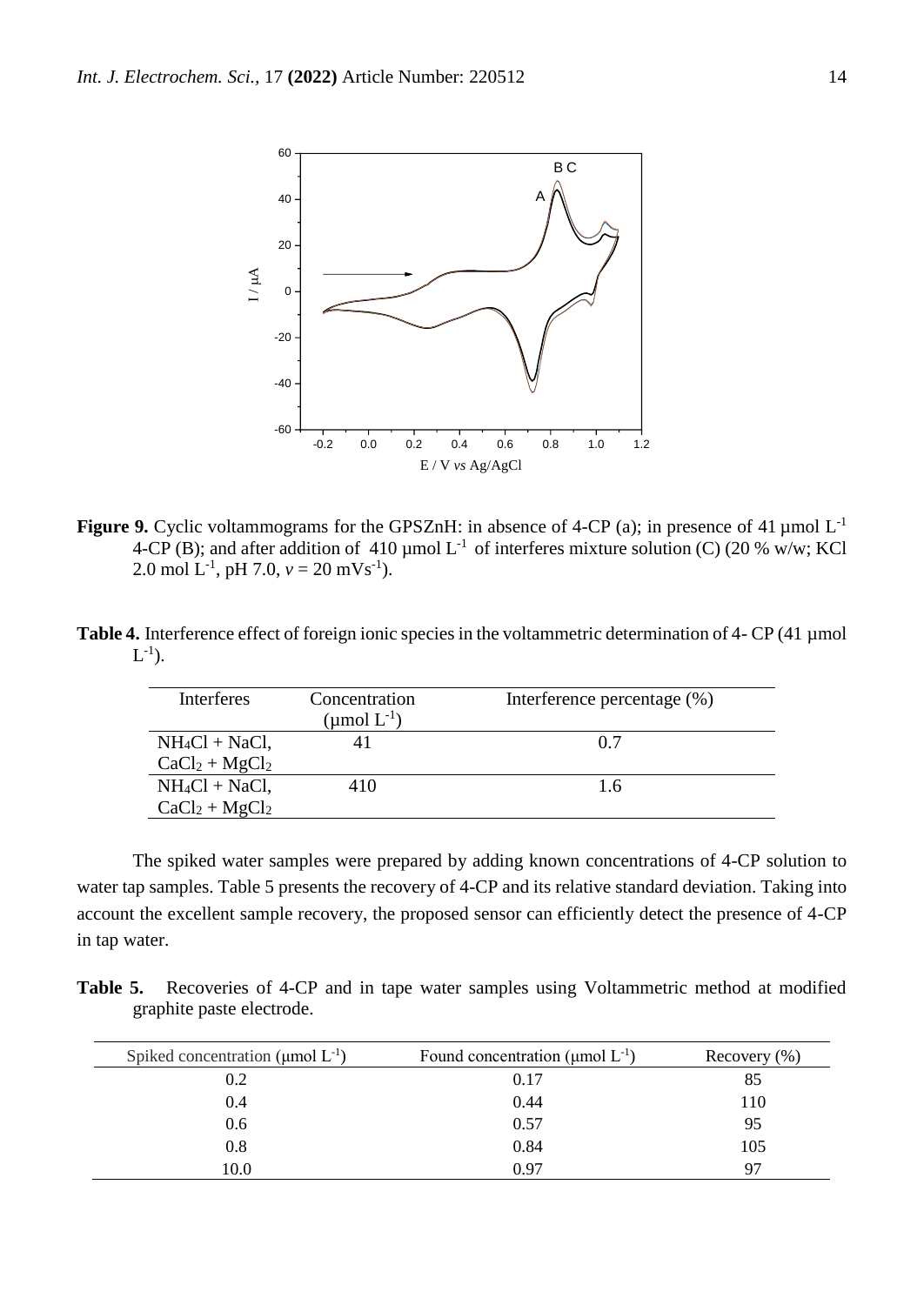# **4. CONCLUSIONS**

The nanostructured material showed a well-defined three redox couples with formal potential  $(E^{\theta})$  of approximately 0.33, 0.78 and 1.01  $\pm$  0.01V (*vs Ag/AgCl*). Through voltammetric study it was possible to check that formal potential  $(E^{\theta})$  is strong influenced by concentration and electrolyte nature, but the system remained unchanged at pH values between 2 and 8. The SZnH graphite paste electrode modified presented a sensitive and catalytic oxidation response for the determination of 4-CP. The modified graphite paste electrode achieved a linear range from  $6.0 \times 10^{-7}$  to  $6.0 \times 10^{-5}$  mol L<sup>-1</sup> with limit of detection  $5.3 \times 10^{-6}$  mol L<sup>-1</sup> and amperometric sensitivity of 0.53 A/ mol L<sup>-1</sup> in the 4-CP detection. This electrode could be used in detection of 4-CP in tap water.

#### ACKNOWLEDGMENTS

The authors wish to thank the Fundação de Amparo à Pesquisa do Estado de São Paulo (FAPESP-Process 2015/20397-8) and the Coordenação de Aperfeiçoamento de Pessoal de Nível Superior (CAPES) for their financial support.

#### **References**

- 1. RH. Baney, M. Itoh, A. Sakakibara and T. Suzuki. *Chemical Reviews*, 95 (1995) 1409.
- 2. A. Provatas and J.G. Matisons, *Trends in polymer science*, 5 (1997) 327.
- 3. F.J. Feher, D.A. Newman and J.F. Walzer. *Journal of the American Chemical Society*, 111 (1989) 1741.
- 4. F.J. Feher, T.A. Budzichowski, R.L. Blanski, K.J. Weller and J.W. Ziller, *Organometallics*, 10 (1991) 2526.
- 5. A.R. Bassindale, M. Pourny, P.G. [Taylor,](https://academictree.org/chemistry/publications.php?pid=569502) M.B. [Hursthouse](https://academictree.org/chemistry/publications.php?pid=100239) and M.E. Light, *Angewandte Chemie*, 115 (2003) 3612.
- 6. J.D. Lichtenhan, *Comments on Inorganic chemistry*, 17 (1995) 115.
- 7. J.D. Lichtenhan, *Polymeric materials encyclopedia* 10 (1996) 7768.
- 8. J.D. Lichtenhan, N.Q. Vu, J.A. Carter, J.W. Gilman and F.J. Feher, *Macromolecules*, 26 (1993) 2141.
- 9. S. Sulaiman, M. Ronchi, J. H. Jung and R. M. Laine, Unpublished work.
- 10. S.G. Kim, S. Sulaiman, D. Fargier and R.M. Laine, *Materials Syntheses* (2008) 179.
- 11. P.P. Pescarmona and T. Maschmeyer, *Australian journal of chemistry*, 54 (2002) 583.
- 12. D.R. Do Carmo, P.F.P. Barbosa and L.R. Cumba, *Silicon*, 12 (2020) 1111.
- 13. D.R. do Carmo, N.L.D. Filho and N.R. Stradiotto, *Materials Research Bulletin*, 42 (2007) 1811.
- 14. T. W.J.M. Hanssen, A.V.S. Rutger and H.C.L. Abbenhuis, *European Journal of Inorganic Chemistry*, 4 (2004) 675.
- 15. D.M.L. Goodgame, S. Kealey, P.D. Lickiss and A.J.P. White. *Journal of Molecular Structure* 890 (2008) 232.
- 16. S. Sharma, M. Mukhopadhyay and Z.V.P. Murthy, *Industrial & engineering chemistry research* 49 (2010) 3094.
- 17. C. Merriman, D.H. Anthony, J.A. Kraft, and R.J. Wilkinson, *Chemosphere*, 23 (1991) 1605.
- 18. N.K. Kristiansen, M. Froshaug, K.T. Aune, G. Becher and E. Lundanes, *Environmental science & technology* 28 (1994) 1669.
- 19. M. Nazari, S. Kashanian and R. Rafipour, *Spectrochim. Acta A* 145 (2015) 130.
- 20. K.D. Wang, P.S. Chen and S.D. Huang, *Analytical and bioanalytical chemistry*, 406 (2013) 2123.
- 21. R. Alizadeh, *Talanta*,146 (2016) 831.